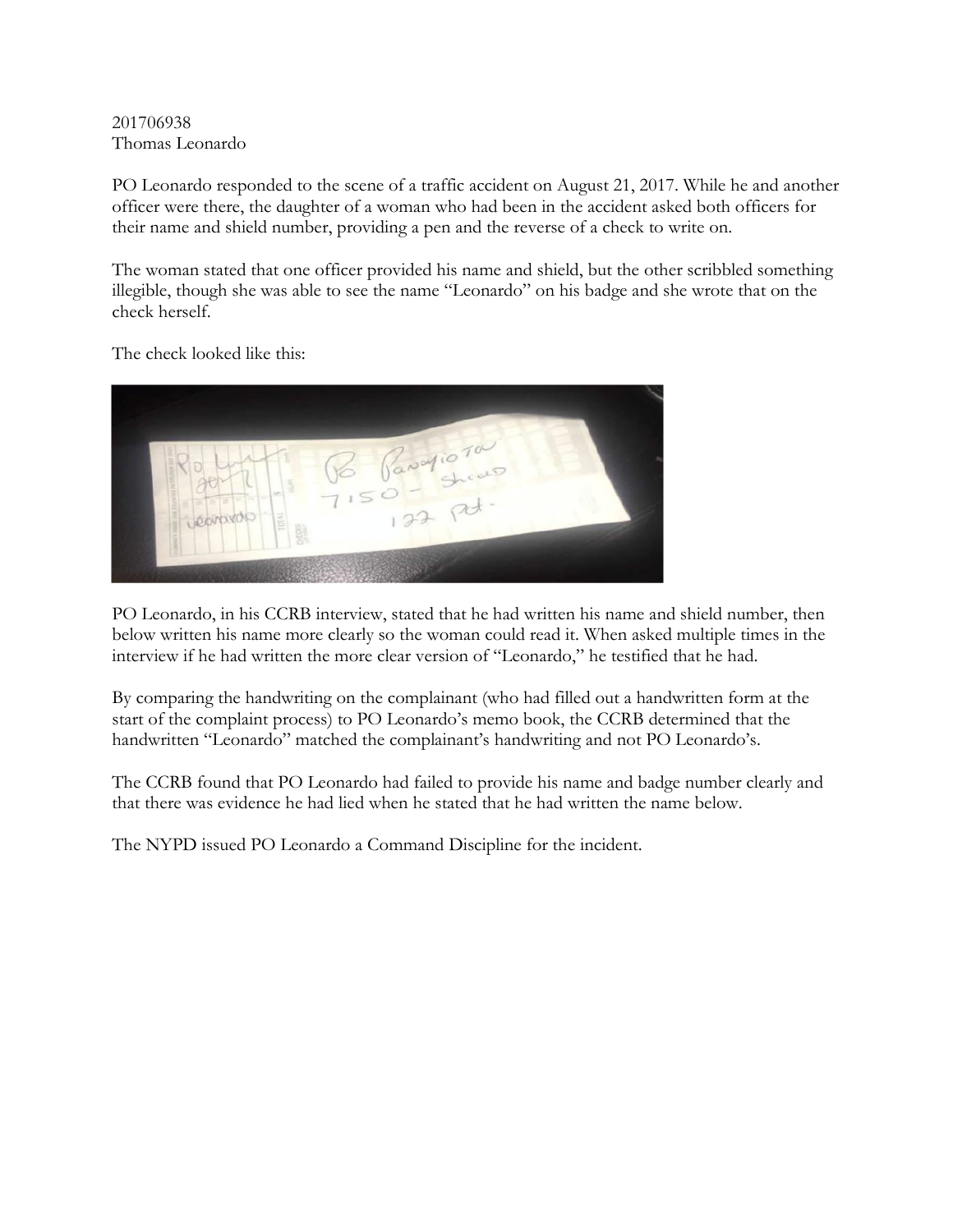# **CCRB INVESTIGATIVE RECOMMENDATION**

| Investigator:              |                                                                                                                                                                | Team:                 | <b>CCRB</b> Case #: | $\Box$ Force                  | Discourt. $\Box$ U.S.              |               |
|----------------------------|----------------------------------------------------------------------------------------------------------------------------------------------------------------|-----------------------|---------------------|-------------------------------|------------------------------------|---------------|
| Nathan Winshall            |                                                                                                                                                                | Squad #3              | 201706938           | $\overline{\mathbf{y}}$ Abuse | O.L.<br>П                          | Injury<br>ΙI  |
| Incident Date(s)           |                                                                                                                                                                | Location of Incident: |                     | Precinct:                     | 18 Mo. SOL                         | <b>EO SOL</b> |
| Monday, 08/21/2017 7:55 PM |                                                                                                                                                                |                       |                     | 122                           | 2/21/2019                          | 2/21/2019     |
| Date/Time CV Reported      |                                                                                                                                                                | CV Reported At:       | How CV Reported:    | Date/Time Received at CCRB    |                                    |               |
| Tue, 08/22/2017 3:47 PM    |                                                                                                                                                                | <b>CCRB</b>           | On-line website     | Tue, 08/22/2017 3:47 PM       |                                    |               |
| <b>Complainant/Victim</b>  | <b>Home Address</b><br><b>Type</b>                                                                                                                             |                       |                     |                               |                                    |               |
|                            |                                                                                                                                                                |                       |                     |                               |                                    |               |
|                            |                                                                                                                                                                |                       |                     |                               |                                    |               |
| Witness(es)                | <b>Home Address</b>                                                                                                                                            |                       |                     |                               |                                    |               |
|                            |                                                                                                                                                                |                       |                     |                               |                                    |               |
| <b>Subject Officer(s)</b>  | <b>Shield</b>                                                                                                                                                  | <b>TaxID</b>          | <b>Command</b>      |                               |                                    |               |
| 1. POM Thomas Leonardo     | 02977                                                                                                                                                          | § 87(2)(b)            | 122 PCT             |                               |                                    |               |
| <b>Witness Officer(s)</b>  | <b>Shield No</b>                                                                                                                                               | Tax No                | <b>Cmd Name</b>     |                               |                                    |               |
| 1. POM Andrew Panayiotou   | 07150                                                                                                                                                          | \$87(2)(b)            | 122 PCT             |                               |                                    |               |
| Officer(s)                 | <b>Allegation</b>                                                                                                                                              |                       |                     |                               | <b>Investigator Recommendation</b> |               |
| A. POM Thomas Leonardo     | Abuse of Authority: Police Officer Thomas Leonardo refused A. \$87(2)(9)<br>to provide his name and shield number to $\frac{8}{4}$ 87(2)                       |                       |                     |                               |                                    |               |
| B. POM Thomas Leonardo     | § 87(2)(g)<br>Other: There is evidence suggesting Police Officer Thomas<br>$B$ .<br>Leonardo provided a false official statement in violation of<br>PG 203-08. |                       |                     |                               |                                    |               |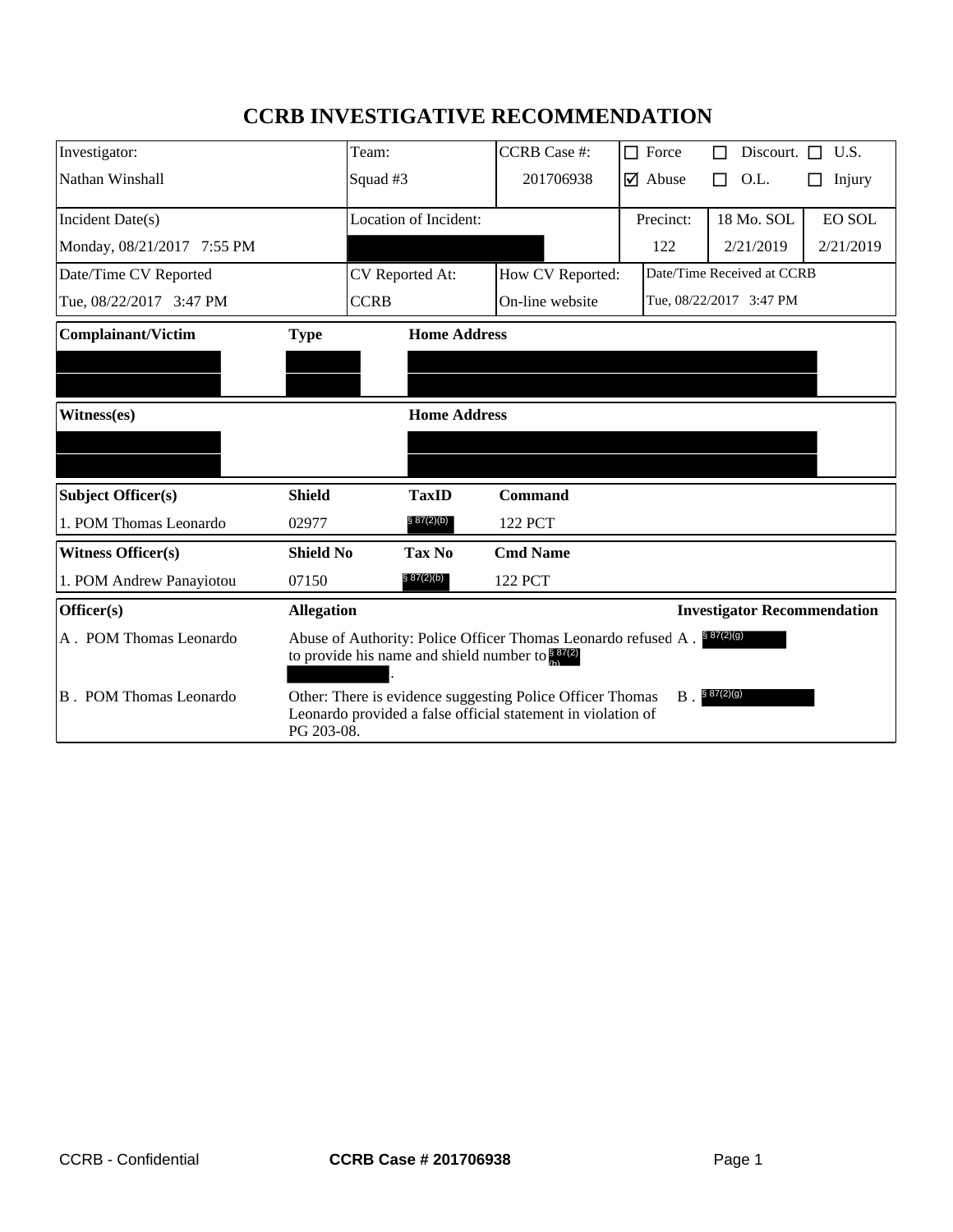## **Case Summary**

On August 22, 2017, \$87(2)(b) filed the following complaint with the **CCRB** online.

On August 21, 2017, at approximately 7:55 p.m., 887(2)(b) and her sister.  $arrived$  §  $87(2)(b)$ in Staten Island at the scene of § 87(2)(b) a vehicle accident in which their mother, 807000 was a party. There,  $\frac{1}{2}$ requested that PO Thomas Leonardo, of the 122<sup>nd</sup> Precinct, provide his name and shield number. PO Leonardo responded, "Give me a pen and paper." 887(2)(b) provided PO Leonardo with a check on which to write his name. PO Leonardo then wrote his

name and shield number illegibly on the back of the check and handed it back to provide the before leaving the scene of the accident (Allegation  $A - Abuse$  of Authority, substantiated). PO Leonardo then left the scene of the incident. In his CCRB interview, PO Leonardo provided a false official statement (Allegation B - Other Misconduct Noted). No arrests or summonses resulted from this incident.

No video footage was obtained for this incident.

# **Findings and Recommendations**

## Allegation (A) – Abuse of Authority – Police Officer Thomas Leonardo refused to provide his name and shield number to \$87(2)(b)

stated that she approached PO Leonardo and asked him to provide his name and shield number. She stated that PO Leonardo was "reluctant" to provide it to her, although she did not recall exactly how PO Leonardo responded to her request. Instead, PO Leonardo walked to the passenger seat of his police vehicle. then asked PO Leonardo for his name and shield number a second time. PO Leonardo then raised his voice retrieved a check on the back of and said, "Give me a pen and paper." 887(2)(b) which PO Panayiotou had already written his name and gave it to PO Leonardo. saw PO Leonardo "[scribble] down his name and badge number" on the back

was unable to read what was written but did not tell PO of the check. \$87(2)(b) Leonardo that she could not read the handwriting. Sangle wrote "Leonardo" in the bottom left-hand corner of the back of the check pictured below. § 87(2)(g)

When PO Leonardo denied 887(2)(b)

first request for his name and shield number, PO Panayiotou then told PO Leonardo to provide his name and shield number to \$87(2)(b) **PO** Leonardo yelled at  $\sum_{n=1}^{\infty}$ 

stating, "Give me a fucking pen and paper." \$87(2)(b) did not allege that PO Leonardo used profanity toward her, therefore, this allegation was not pleaded.) PO Leonardo then wrote "Police 2017" on the piece of paper. 837276  $\blacksquare$  did not further question PO Leonardo about what he had written as she did not look at the piece of paper until PO Leonardo had already left.

stated that PO Leonardo wrote down his name for her  $$87(2)(b)$ daughter but that she could not read it because she could not read English (Board Review 12). § 87(2)(b) did not provide a statement to the CCRB.

PO Leonardo stated that \$87(2)(b) requested his name and shield number from him. In response, he attempted to provide survey with his

Page 2

#### **CCRB Case # 201706938**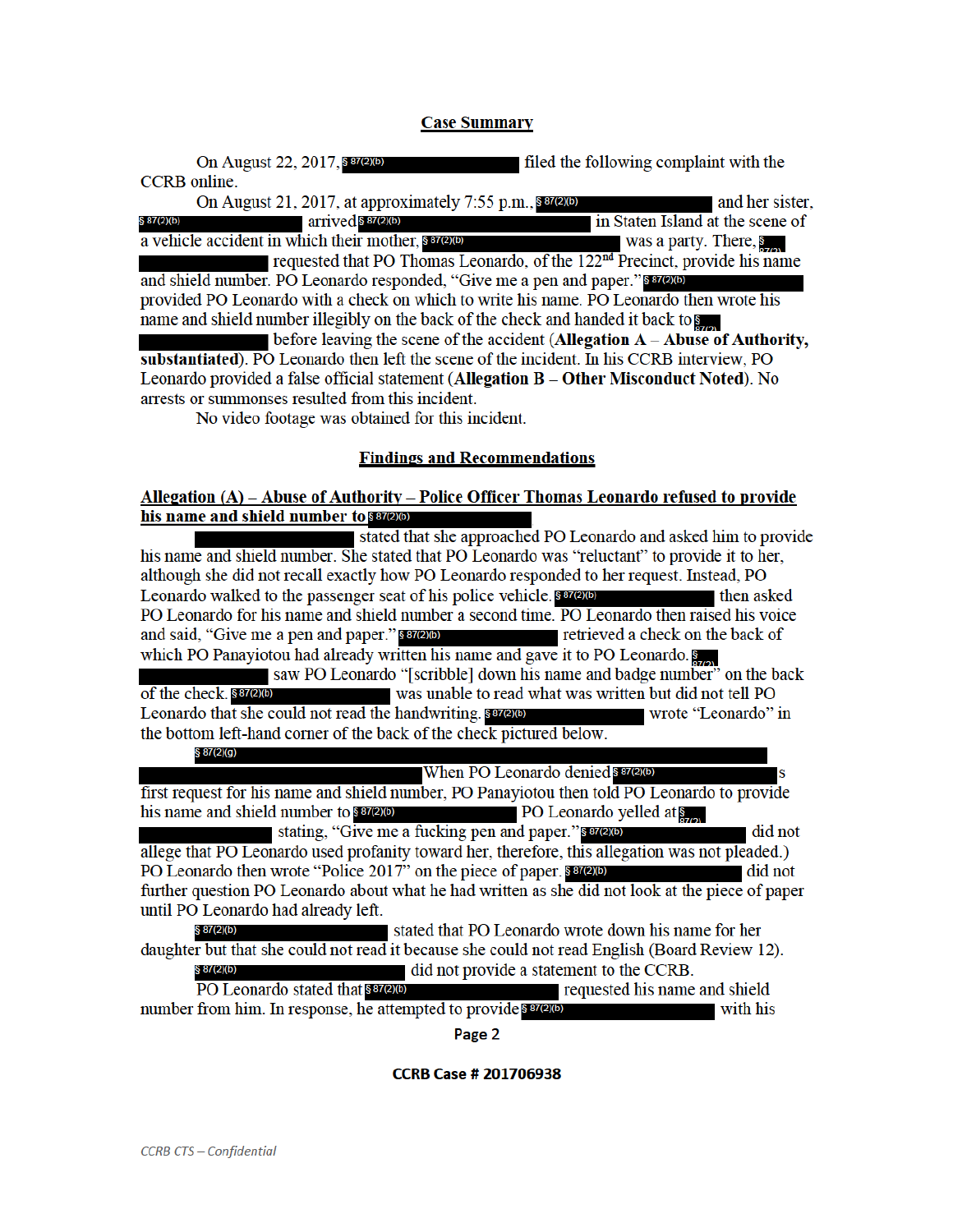contact card but she refused it. PO Leonardo also provided his name and shield number verbally and by writing on a piece of paper that she provided for him. He denied ever interacting with PO Leonardo also wrote "Leonardo" in the bottom left-hand corner of the back of the check below where he signed his name and wrote his shield number. PO Leonardo did not recognize photographs of and § 87(2)(b) that were shown to him. anyone other than \$87(2)(b) § 87(2)(b)

PO Leonardo's memo book is consistent with his CCRB Statement (Board Review 01). PO Panayiotou retired before his CCRB interview could be scheduled.

provided the following photograph which displays the back of the check on which names and numbers have been written in various handwritings. On the right half of the back of the check "PO Panayiotou" is written, underneath which is written "7150 – Shield." Underneath that is written "122 pct." It is undisputed that that this is written in PO Panayiotou's handwriting. In a different handwriting, in the upper-left-hand corner of the back of the check is written "PO [illegible]." The word next to PO appears to begin with an "L" with the rest of the letters undistinguishable. Underneath that is written what appears to be a four digit number that begins with a two and ends with a seven. It is undisputed that PO Leonardo wrote this. In the bottom-left-hand corner of the piece of paper, in a third handwriting is written "Leonardo" (Board Review 02). § 87(2)(b)



In PO Leonardo's memo book and in the pedigree sheet he filled out before his CCRB interview, PO Leonardo exclusively writes using capital letters (Board Review 01 and Board Review 03). On both documents he has written his last name, Leonardo. On the verification form for s CCRB interview, she printed her first and last name (Board Review  $(04)$ . § 87(2)(b)

According to Patrol Guide Procedure 203-09, officers must courteously and clearly state their name and shield number or otherwise provide them, to anyone who requests them to do so (Board Review 05).

The lowercase "a," "o," "r," "n," and "d" that  $8\frac{87(2)}{6}$  wrote to spell her last name on her verification form are written in the same handwriting as that which was used to write "Leonardo" on the piece of paper. Additionally, not only is PO Leonardo's handwriting different from the handwriting responsible for "Leonardo," but his stylistic decisions differ as well. "Leonardo" is written according to standard English grammar whereby the first letter of the proper noun is capitalized and is followed by lowercase letters. This differs from PO Leonardo's practice of writing all his letters, including when writing his name, as capitalized. 837(2)(9)

Page 3

#### **CCRB Case # 201706938**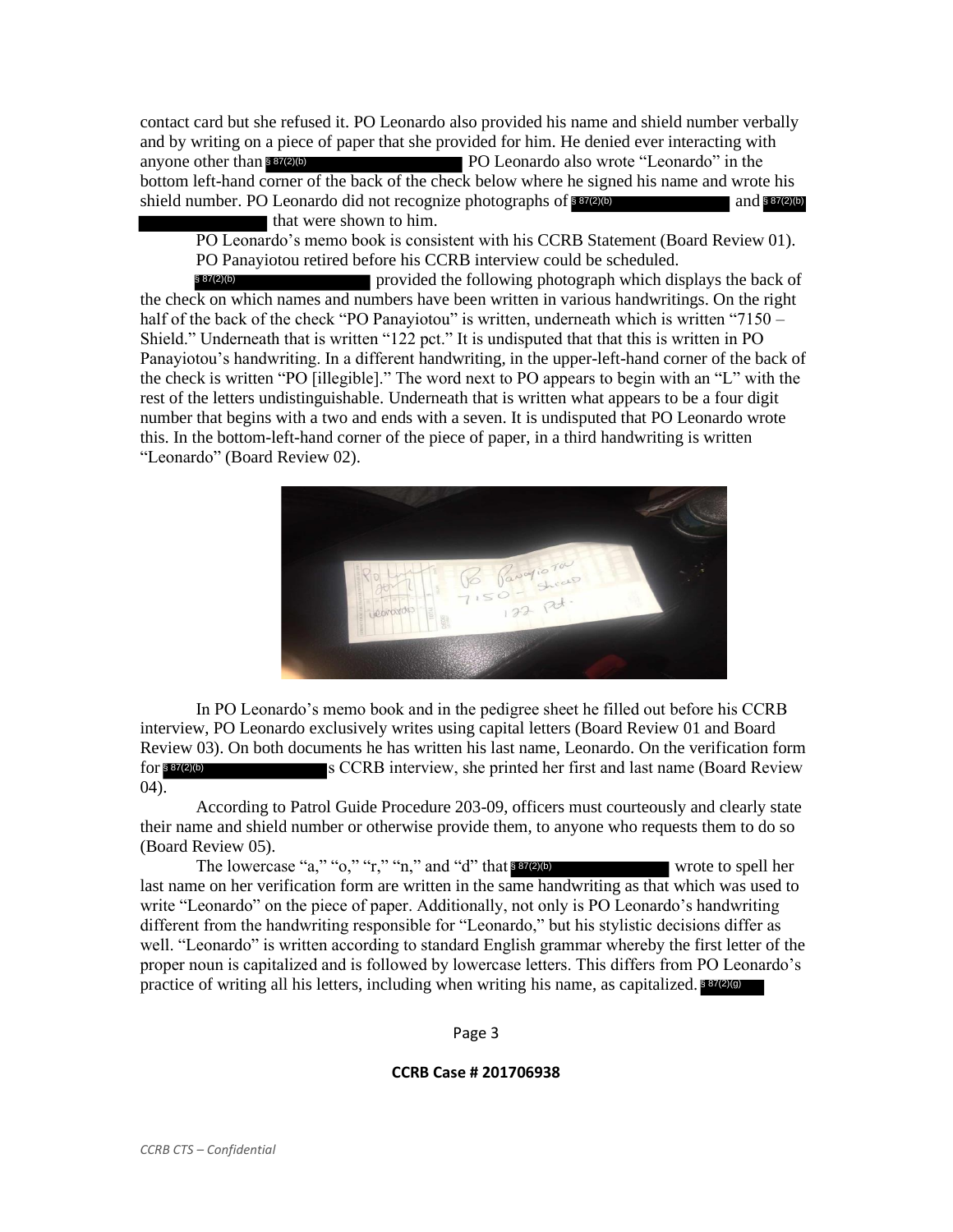

# Allegation (B) – Other Misconduct – There is evidence suggesting Police Officer Thomas Leonardo provided a false official statement in violation of PG 203-08.

The CCRB recommends that the NYPD conduct further investigation as there is evidence to suggest that PO Leonardo provided a false official statement. A spin-off case was referred to IAB via CCRB #201800970. The evidence is as follows:

In PO Leonardo's sworn CCRB statement, the following interaction occurred. Referring to same picture shown above. Inv. Winshall asked, "Did you at all write on this piece of paper?" PO Leonardo responded, "Here, Leonardo." PO Winshall replied, "What are you indicating?" PO Leonardo responded, "My name." Inv. Winshall asked, "So it's just the... the, ummm... 'Leonardo,' the cursive written in the bottom-left-hand corner of the piece of paper?" No response is on the recording. Inv. Winshall then continued, "Okay, do you know who wrote what is written right above that?" PO Leonardo responded, "Yea. Me." PBA Representative Louis Albert then interjected, "Wait, hold on, hold on. There's a lot of writing on this thing. The name 'Leonardo,' is that your hand-writing?" PO Leonardo responded, "Yea." Mr. Albert then asked, "What about this shield number, 2977, is that yours?" PO Leonardo responded, "Yes." Mr. Albert then stated, "What about whatever that says up there, PO Something, is that your handwriting?" PO Leonardo responded, "Yea." Inv. Winshall then asked, "So you wrote everything on the lefthand side of the paper, so that's the 'PO something-written-after-that,' the scrawl written beneath that, and the cursive 'Leonardo,' that was all your hand-writing?" PO Leonardo responded, "Mhm" (to signal an affirmative response).

Patrol Guide Procedure 203-08 prohibits officers from intentionally making false official statements and will be subject to disciplinary action up to and including dismissal for doing so (Board Review 06).  $R = 07/2$ V<sub>b</sub>



Page 4

**CCRB Case # 201706938**